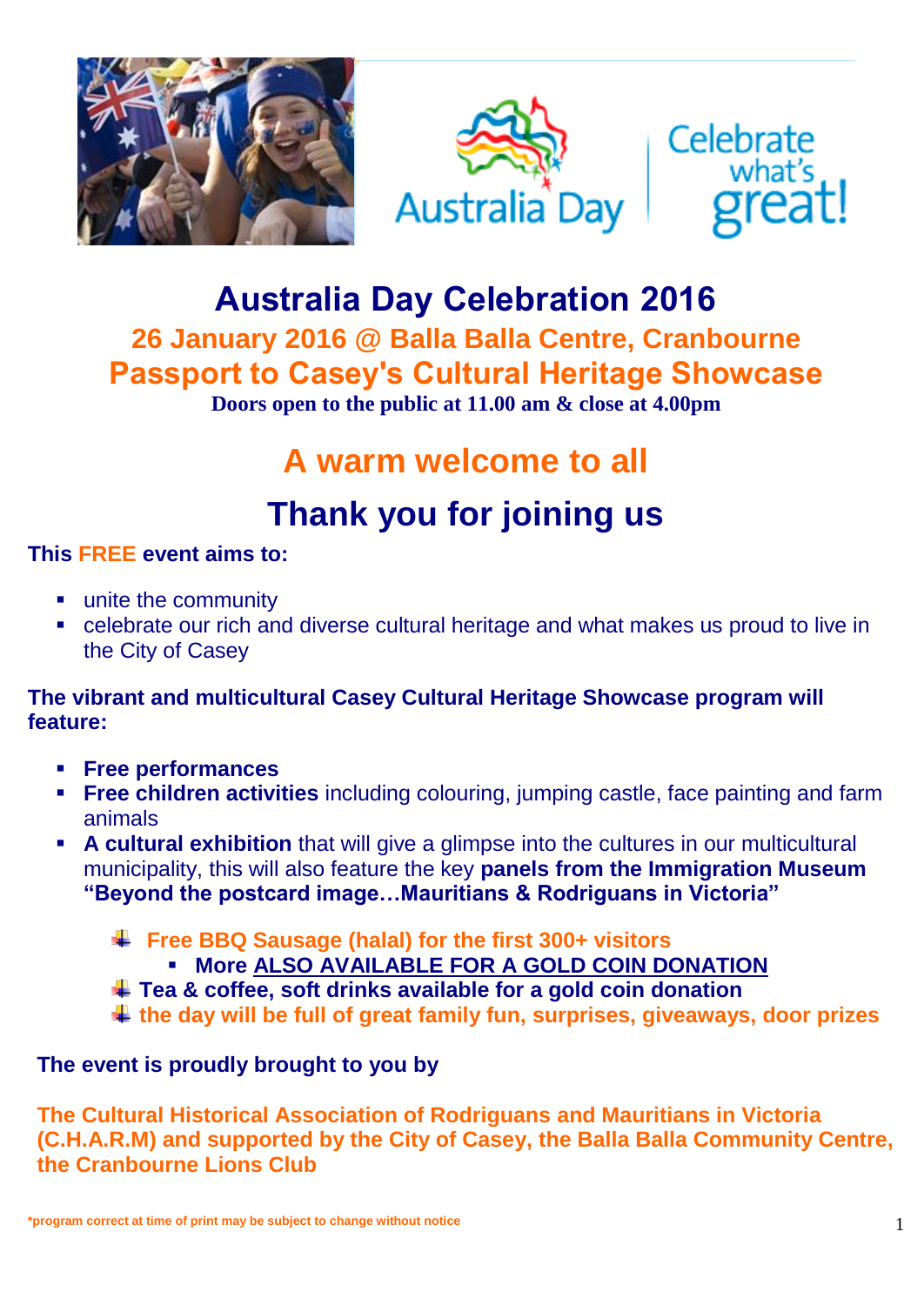## **Program**

### **Time**

#### 11.00 am **Acknowledgement and Welcome by Master of Ceremonies and Glenn Foster, Aboriginal Community Advocate**

#### **Address by** *Australia Day Ambassador* - Dr Christine Durham

2014 Victorian Senior Australian of the Year. The life of gifted teacher Dr Christine Durham was turned upside down after she sustained a severe brain injury in a horrific car accident. Christine was determined to return to teaching – a decision that took enormous courage and perseverance. She employed her experience of acquiring a brain injury to inspire her students to think, and her pioneering approach and book, Chasing Ideas (Finch Publishing), led her to gain an international reputation as a professional learning presenter. Her books, Doing Up Buttons, (Penguin Australia) and Unlocking my brain through the labyrinth of acquired brain injury (Jane Curry Publishing) are deeply personal yet practical accounts of acquired brain injury. The books have had a profound effect not only on those who share her experience, but also on professionals working in health care. Educator, author, and speaker, Christine is a passionate advocate for promoting greater understanding about brain injury, and ways people with brain injury can learn to feel and fare better, and find ways to tackle Life's challenges. Christine is Principal of Talk About Change which supports her to speak widely on growing through Life's challenges both nationally and internationally. She has been a keynote speaker on numerous occasions. She firmly believes that the plasticity of the human brain plus the plasticity of the human spirit together boost the plasticity of human potential

- 11.20 **Opening Act: Hoang Pham,** concert pianist of rare quality in Australia. He is the winner of national and international awards including prizes at the Cleveland, Bosendorfer, Hilton Head and Sydney International Piano Competitions and winner of the ABC Symphony Australia Young Performer of the Year Award and Lev Vlassenko Piano Competition. Hoang performs regularly with the major symphony orchestras in Australia as well as in recitals at all the major venues. In the past few seasons, he has travelled the world and performed in cities such as Auckland, London, Hamburg, Milan, Paris and New York. Hoang is the founding member and pianist of Trio Bresciani and in addition to performing, is a music critic for Limelight Magazine
- 11.45 **Marley Brochard**, talented 10 year old budding musician will perform a solo violin medley
- 11.55 **The Mauritian Golden Age Line Dancers -** The dancers are actively involved seniors from the MAURITIAN GOLDEN AGE CLUB, they also call themselves Happy Feet Line Dancers as they are happy when they dance. They have performed at Noble Park Centenary Celebrations, the Multicultural Prime Timers events, for different clubs; they have also hosted a Line Dancing workshop during the Seniors Festival in 2010 and have been a feature act at LA FAYA, the Mauritian community festival held at Federation Square
- 12.10 **Navaratna Arts -** Rabaan Folk Dance - Rabaan is a traditional folk dance performed by men or women holding drums. This is a social celebratory dance that is performed to celebrate seasonal festivals such as the harvest festival or Diwali (festival of lights).

Sloka: A sloka is a spiritual chant accompanied by dance yoga movements and hand gestures. Indian hand gestures are part of an ancient spiritual sign language and the yoga poses represent various geometric shapes/patterns to channel energy. The sloka performed today focuses on the various attributes of the divine.

Performers: Kenisha Tyagi, Varsha Kantharaja and Kanak Sharma

12.20 PM **In Harmony – Gospel/Jazz band** -'In Harmony' is a local gospel jazz band. Their music consists of original pieces as well as jazz improvisation of hymn songs. Clifford Sardes founded the band with his daughter, son and son in law- Isabelle, Jean Luc and Bruno Martin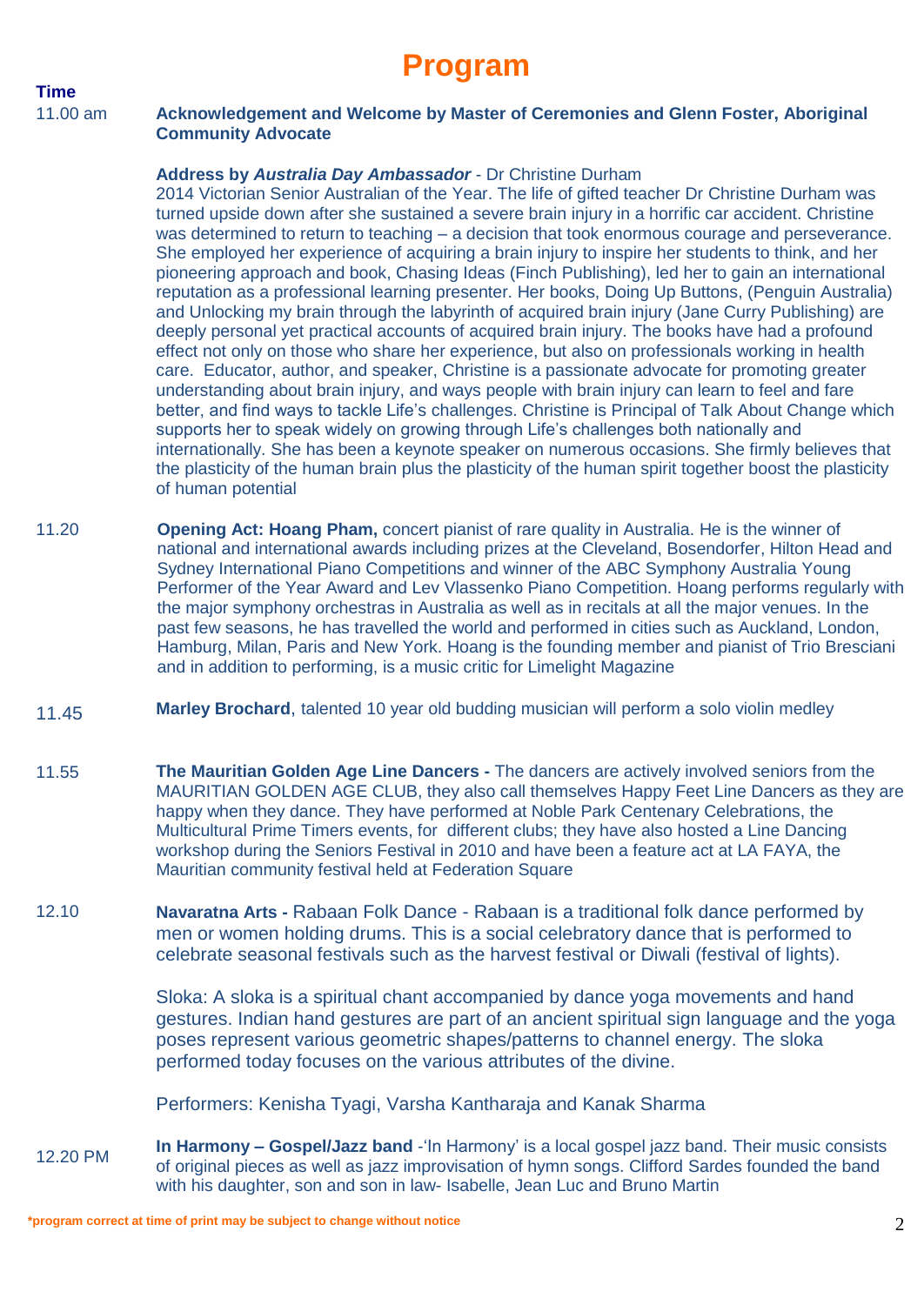12.45 PM **BADFolk –** The Berwick and District Folk Club (Badfolk) is an acoustic music group which provides a performance platform for both local and international artists. Meeting every third Friday of the month at 7.30pm at The old Cheese Factory. As a nonprofit group they also support like-minded community groups

#### 1.00 PM **Ahmadhiyya Children's Choir -** National Anthem

#### **Cr Amanda Stapledon Address and Welcome**

- 1.15 PM **Cranbourne Lions Concert Band –**The Cranbourne Lions Concert Band is a community band with over 40 members from varied and diverse backgrounds. They play an assortment of community and municipal functions throughout the year as well as hosting the Casey Concert Band Festival in May. Events include Variety Concerts, "People in the Parks" afternoons, music festivals, Pleasant Sunday Afternoon concerts, workshops and rehearsals with college bands fostering music education, the Berwick show, Christmas Carols plus more
- 1.55 PM **Mutuashidance, Florence Shinandukun** – traditional Congolese dance
- 2.10 PM **Awakening Meditation -** Carey is a Melbourne-based yoga/meditation practitioner since 1997 and teacher of many years. Unlocking ancient Indian wisdoms for today's multicultural Australia, either in Clinical Yoga private consultations or in regular group classes. Teaching with lightness to suit the presenting audience, for all ages. Learn, experience and repeat simple practices to reduce stress, stiffness or blockages to rediscover your inner cool, calm, collectedness
- 2.50 PM **AIDA Academy of Egyptian Dance** - Australia's Premier authentic Egyptian dance company led by internationally renowned dancer Virginia featuring "AL Noujoum" led by master percussionist Nasser Masri. An authentic Egyptian percussion performance showcasing local talents utilising the many instruments of Egyptian rhythmic music incorporating a solo dance performance with live percussion
- 3.05 PM **Hela Mathra Cultural Foundation** – Sri Lankan traditional drumming and dance performance
- 3.25 PM **Sabrina Limhow -** a young singer songwriter from Dandenong North. She has been singing for at least 10 years with the Southern Voices choir as well as solo. Her influences include modern day pop and RnB, as well as music icons Stevie Wonder and Queen. She has been a part of Mahlers 40<sup>th</sup> symphony, Cavaleria Rusticana opera, X factor 2014, Koolschools song writing competition and songmakers songwriting competition where she has composed alongside Ilan Kidron from the Potbeleez and Jon Hume from Evermore.
- 3.40pm **Final Act: Les Flamboyants –** Professional and unique Mauritian séga dancers from Melbourne. Their colourful costumes and dance moves provide a great showcase for this traditional dance from the Islands of Mauritius and Rodrigues

#### **Light & Sound - BADFolk**

#### **MCs**

**Darrel Hayward** – passionate artist and community volunteer, Darrel will also entertain us throughout the day, singing popular classics and Australiana songs**.**

**Patrick Brochard –** Casey Community Radio 3SER, Mauritian radio program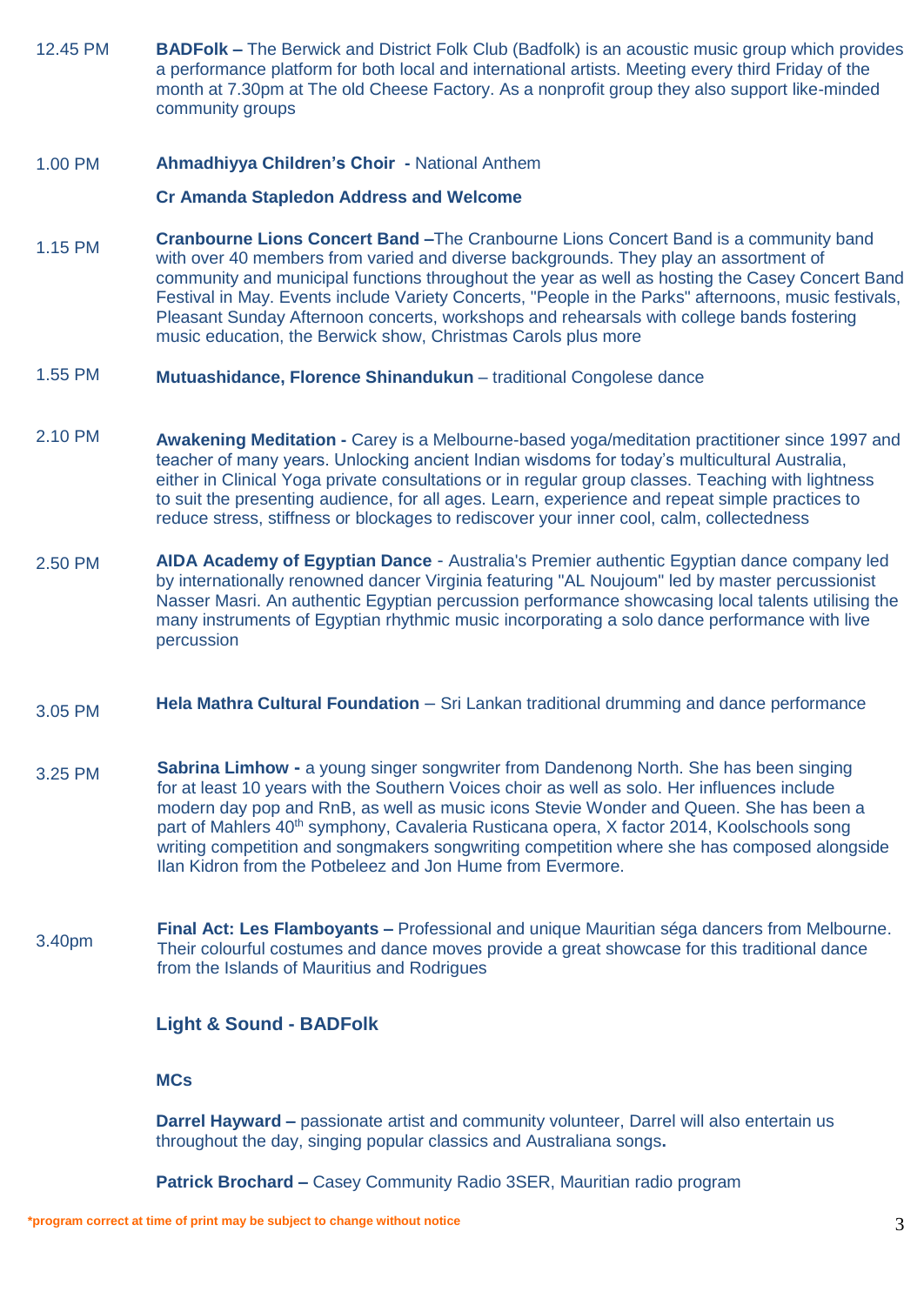### **Also enjoy the free activities and stalls**

*Cranbourne Australia Day***,** *Community Canvas* **in the making Inspired and shaped by talented local artist Sohail Yamin This creative community building symbolic activity is supported & coordinated by volunteers**

> **Myotherapy and Massage By Daniel Portelli - ReMAP Performance**

**Ahmadiyya Muslim Association Vic – Cultural display**

**Al-Emaan Muslim Women's Support Group – Multicultural display Art & Craft objects and paintings**

**Balla Balla Community Centre display** 

**Spirit of Cranbourne display**

**Children's activities: Making Suncatchers by Melissa,** *2 Sisters Art Anarchy* **Colouring**

**Face Painting brought to you by Jodie Armitage and Spirit of Cranbourne**

**Jumping Castle by Jumping Genie**

**Myuna Farm Mobile Ark**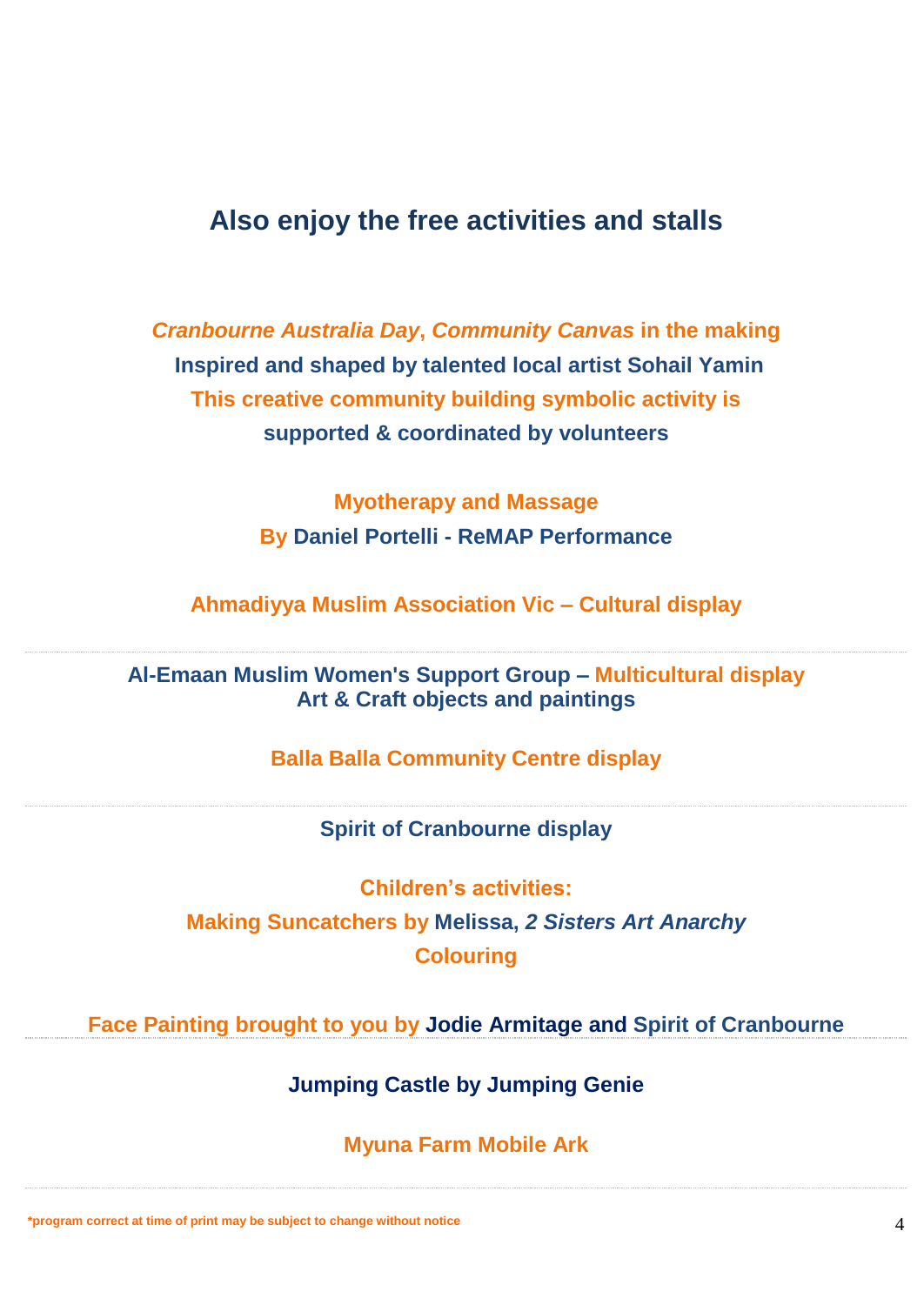Peter Dodds McCormick wrote the Australian National Anthem lyrics in the late 19th century. It quickly gained popularity and was sung by a choir at the inauguration of the Commonwealth of Australia on 1 January 1901.

A referendum held in 1977 to choose a National Song saw Advance Australia Fair receiving 43.6% of the vote. Waltzing Matilda received 28.5% of approval ahead of God Save the Queen 18.7% while Song of Australia received 9.7% of the vote.

Only the first chorus of Advance Australia Fair is sung at the majority of events where the national anthem is played.

### **Advance Australia Fair**

Australians all let us rejoice For we are young and free With golden soil and wealth for toil Our home is girt by sea Our land abounds in Nature's gifts Of beauty rich and rare In history's page, let every stage Advance Australia fair In joyful strains then let us sing Advance Australia fair

Beneath our radiant Southern Cross We'll toil with hearts and hands To make this Commonwealth of ours Renowned of all the lands For those who've come across the seas We've boundless plains to share With courage let us all combine To advance Australia fair In joyful strains then let us sing Advance Australia fair

<http://www.e-australia.com.au/national-anthem/>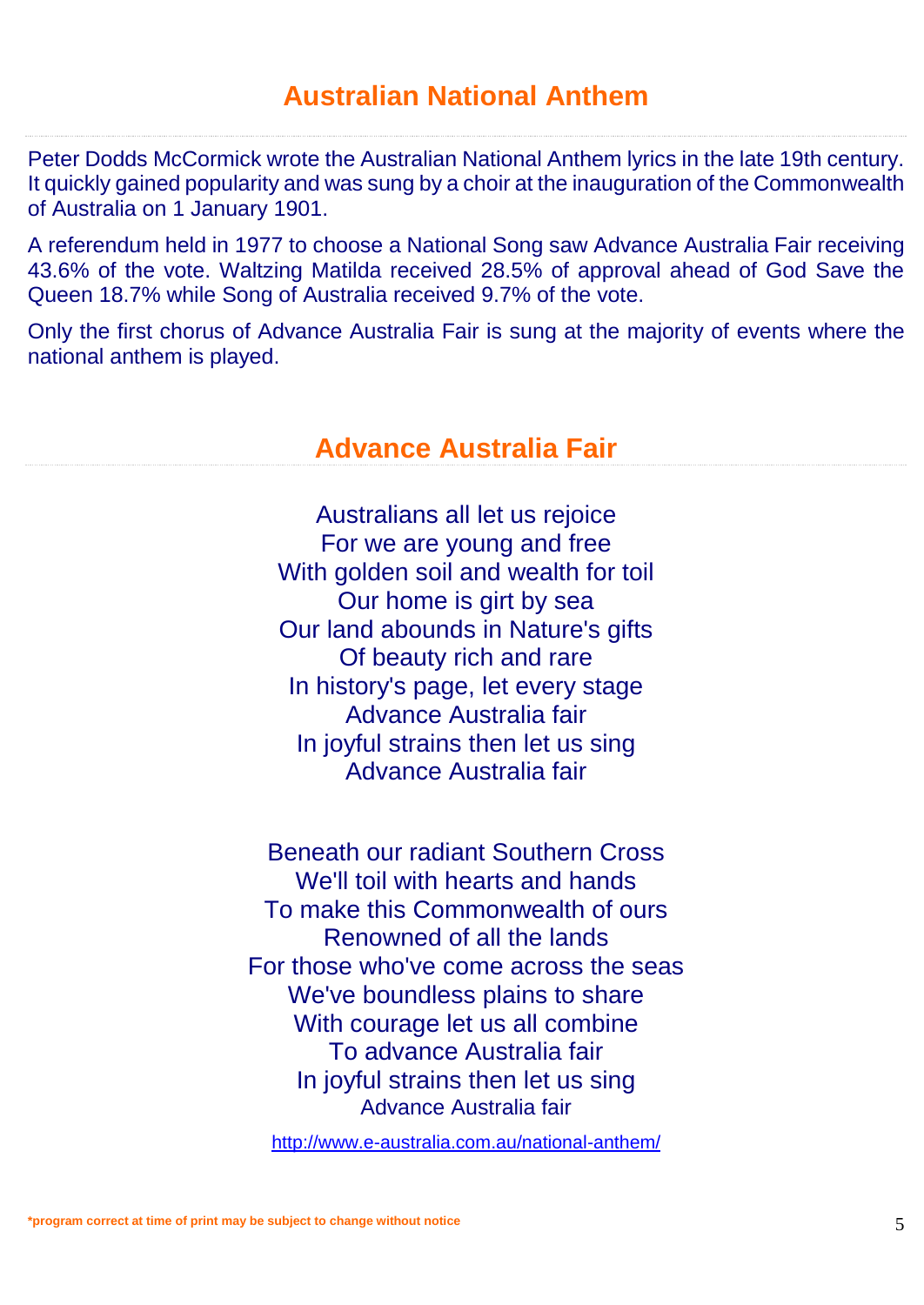### **History of Australia Day**

The tradition of noticing 26 January began early in the nineteenth century with Sydney almanacs referring to First Landing Day or Foundation Day.

That was the day in 1788 Captain Arthur Phillip, commander of the First Fleet of eleven convict ships from Great Britain and the first governor of New South Wales, arrived at Sydney Cove.

Yet the tradition of having Australia Day as a national holiday on 26 January is a recent one. Not until 1935 did all the Australian states and territories use that name to mark that date. Not until 1994 did they begin to celebrate Australia Day consistently as a public holiday on that date.

The evolution of Australia Day has included a number of nationally significant events, including the strong emergence of the Indigenous rights movement on the sesquicentenary of 1938, and the huge bicentenary celebrations of 1988.

A detailed history of Australia Day, written by Dr Elizabeth Kwan and commissioned by the National Australia Day Council, can be found on the Australia Day website.

Source: Australia Day website accessed 24.1.2010 **-** <http://www.australiaday.org.au/experience/page76.asp>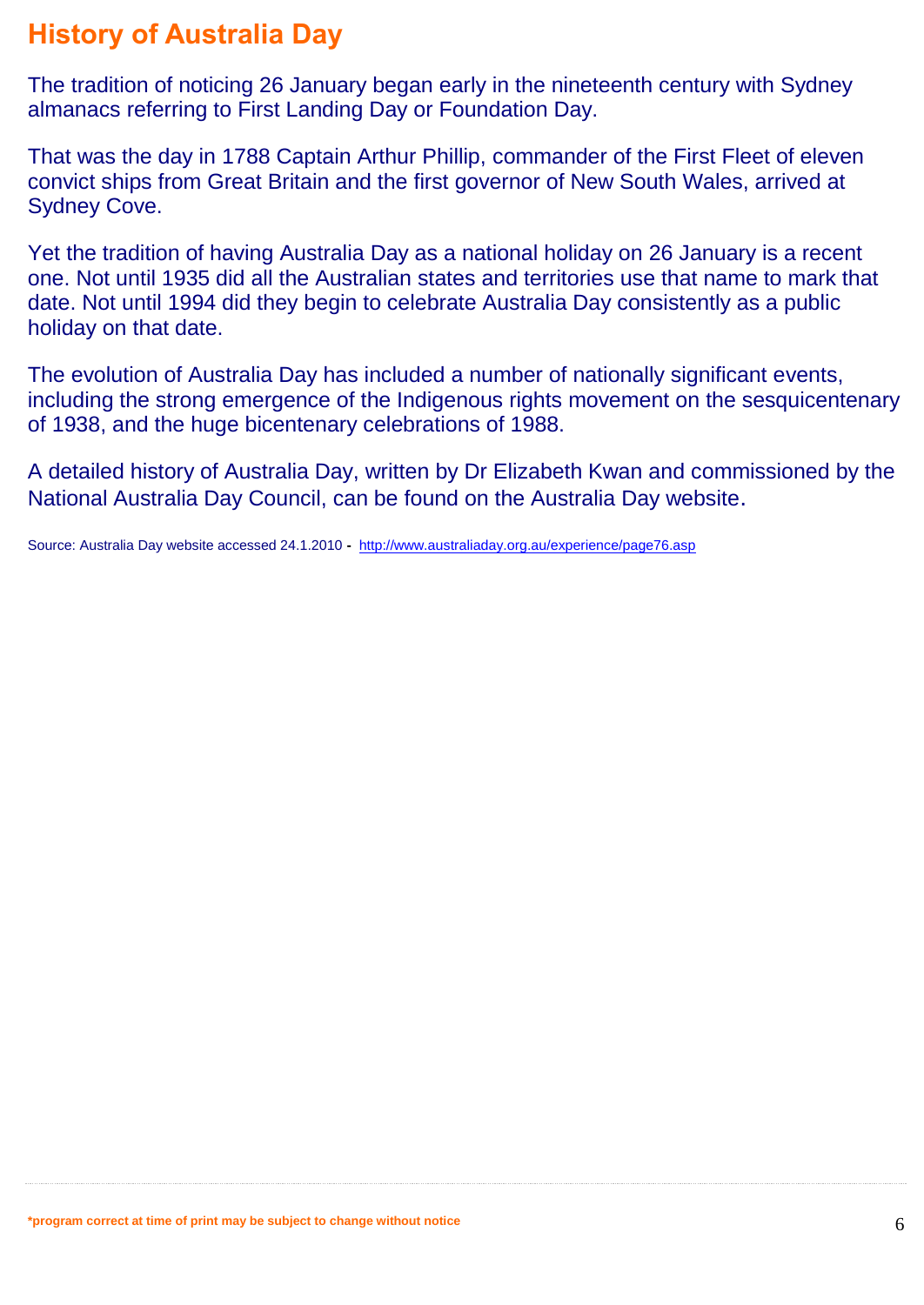**CHARM respectfully acknowledges the cultural protocols and sensitivities of local Indigenous people…**

### **In the spirit of reconciliation, we acknowledge that**

**"Australia Day is an important annual opportunity to recognise the honoured place of Indigenous Australians in our nation's history, and to promote understanding, respect and reconciliation."**

**p.8 [http://www.australiaday.vic.gov.au/images/stories/australia\\_day\\_history.pdf](http://www.australiaday.vic.gov.au/images/stories/australia_day_history.pdf)**

**Australia Day is also an opportunity for all Australians to affirm their commitment to Australia by taking part in an Australian citizenship affirmation ceremony.** 

> **These ceremonies may be part of a citizenship ceremony or other community function.**

**The Affirmation on Australia Day gives Australians the opportunity to join new citizens in affirming their loyalty to our great nation and its people.**

> **"As an Australian citizen, I affirm my loyalty to Australia and its people, whose democratic beliefs I share, whose rights and liberties I respect, and whose laws I uphold and obey."**

**<http://www.australiaday.vic.gov.au/get-involved/citizenship-and-affirmation/>**